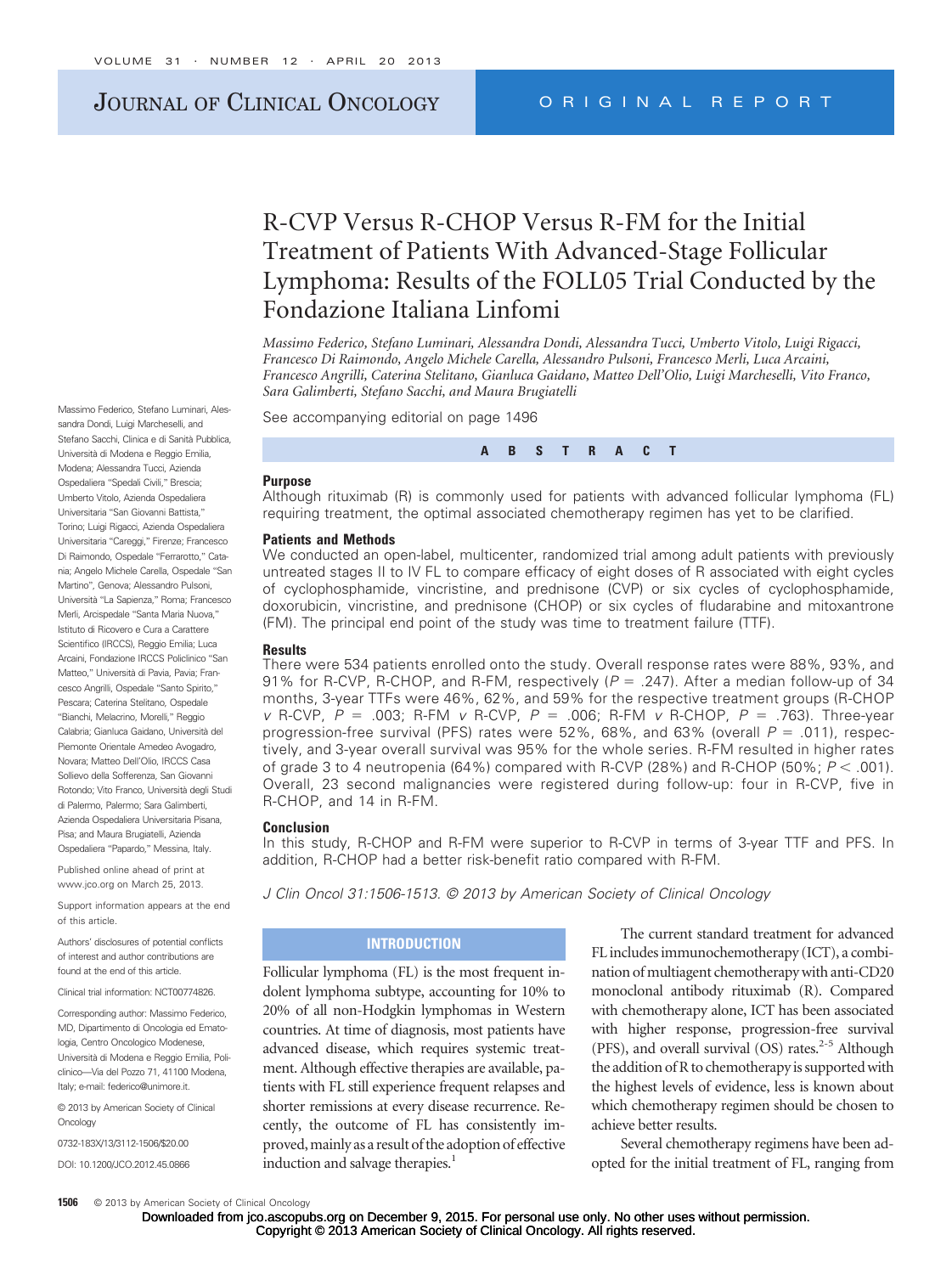single- to multiagent chemotherapies with or without anthracyclines.<sup>6,7</sup> More recently, purine analogs have also been proposed.<sup>8-10</sup> At present, the choice of initial therapy is still a matter of debate, with the anthracycline-containing regimen of cyclophosphamide, doxorubicin, vincristine, and prednisone (CHOP) being the most widely adopted so far.<sup>5,11,12</sup>

In 2006, the Fondazione Italiana Linfomi (formerly Intergruppo Italiano Linfomi) started a large prospective, randomized, multicenter trial to identify the best chemotherapy regimen to combine with R for first-line treatment of advanced FL. The study compared rituximab plus cyclophosphamide, vincristine, and prednisone (R-CVP) with R-CHOP and rituximab plus fludarabine and mitoxantrone (R-FM) ICT regimens. Here we describe the final results of the study, which completed accrual in September 2010.

## **PATIENTS AND METHODS**

The study was performed as a prospective, randomized, open-label, multicenter phase III trial. It was conducted in compliance with the Declaration of Helsinki, was approved by the appropriate research ethics committee, and required each patient to provide written informed consent before registration and random assignment.

The trial included previously untreated patients age 18 to 75 years, with histologically confirmed diagnosis of grade 1, 2, or 3a FL according to WHO classification,<sup>13</sup> Ann Arbor stage II to IV disease, Eastern Cooperative Oncology Group performance status of 0 to 2, and active disease according to the Italian Society of Hematology guidelines.<sup>14</sup> Patients ineligible for enrollment included those with grade 3b FL, Ann Arbor stage I disease, evidence of histologic transformation to diffuse large B-cell lymphoma, CNS involvement, or history of severe cardiac disease or previous malignancy other than in situ carcinoma of the cervix or basal cell carcinoma of the skin. Exclusion criteria also encompassed renal or hepatic function impairment not caused by lymphoma, known HIV infection, and hepatitis B (hepatitis B surface antigen positive) or C. Pregnant or lactating women and potentially childbearing women not using a reliable method of contraception were also excluded.

Central pathology review was performed for all patients with grade 3 FL or when grading was not specified in the local pathology report. For all other patients, no review was performed, and local diagnosis was accepted. Initial diagnostic and staging workup included physical examination; computed tomography (CT) scan with iodine contrast of the neck, chest, and abdomen; bone marrow (BM) biopsy; and complete set of laboratory tests. Positron emission tomography scan was not used for stage definition or response assessment.

#### *Random Assignment and Treatment Protocol*

Before registration, all patients signed an informed consent form. Eligible patients were randomly assigned according to a central procedure stratified by Follicular Lymphoma International Prognostic Index (FLIPI) score (0 to 2 *v* 3 to 5).<sup>15</sup>

The three study arms included eight doses of R combined with eight courses of CVP (control arm) or six cycles of CHOP or six cycles of FM, every 3 weeks. Drug doses and administration schedules for each regimen are summarized in Table 1. Growth factors were not routinely administered. Intermediate and final response assessments were required after cycle three and within 1 month after last R infusion, respectively. Patients showing progressive (PD) or stable disease (SD) were coded as experiencing treatment failure and shifted to salvage treatment at physicians' discretion. According to study protocol, maintenance therapy was not permitted.

Response assessment was to be performed with physical examination, laboratory tests, and total-body CT scan with contrast medium; BM biopsy was required only for assessment of final response if positive at baseline. During follow-up, disease status was to be assessed at months  $+3$ ,  $+6$ ,  $+12$ ,  $+18$ ,  $+24$ , and  $+36$  with CT scan and with BM biopsy if positive at baseline.

|                       | Table 1. Drug Doses and Time Schedules of the Three |  |  |  |  |  |
|-----------------------|-----------------------------------------------------|--|--|--|--|--|
| Chemotherapy Regimens |                                                     |  |  |  |  |  |

| Drug               | Dose $(mq/m^2)$  | Route          | Days    |
|--------------------|------------------|----------------|---------|
| R-CVP <sup>*</sup> |                  |                |         |
| Cyclophosphamide   | 750              | IV             | 1       |
| Vincristine        | $1.4+$           | IV             | 1       |
| Prednisone         | 40               | P <sub>O</sub> | $1 - 5$ |
| Rituximab          | 375              | IV             | 1       |
| R-CHOP*            |                  |                |         |
| Cyclophosphamide   | 750              | IV             | 1       |
| Doxorubicin        | 50               | IV             |         |
| Vincristine        | 1.4 <sup>†</sup> | IV             | 1       |
| Prednisone         | 100              | PO.            | $1-5$   |
| Rituximab          | 375              | IV             | 1       |
| $R$ -FM $*$        |                  |                |         |
| Fludarabine        | 25               | IV             | $1 - 3$ |
| Mitoxantrone       | 10               | IV             | 1       |
| Rituximab          | 375              | IV             | 1       |

NOTE. Eight courses of R-CVP and six courses of R-CHOP and R-FM were administered. For R-FM and R-CHOP, two additional courses (every 21 days) of rituximab were scheduled.

Abbreviations: IV, intravenously; PO, orally; R-CHOP, rituximab plus cyclophosphamide, doxorubicin, vincristine, and prednisone; R-CVP, rituximab plus cyclophosphamide, vincristine, and prednisone; R-FM, rituximab plus fludarabine and mitoxantrone. - Every 21 days.

†Capped at a total dose of 2 mg.

### *Statistics and Assessment of Efficacy*

Time to treatment failure (TTF) was the primary end point of the study, defined as time from date of study entry to last follow-up or to the first of the following events: less than partial remission (PR), shift to a different therapy for any reason after at least cycle one, PD or relapse, or death. Additional study end points were PFS, OS, response rate, and toxicity. PFS was measured from date of study entry to last follow-up or to one of the following events: PD, relapse, or death resulting from any cause. OS was defined from date of study entry to date of last observation or death resulting from any cause.

Response was assessed according to international criteria.<sup>16</sup> Patients with negative baseline BM biopsy were classified as experiencing complete remission (CR) based on CT scan results, even if BM biopsy was not repeated at end of treatment. Toxicity was measured according to the standard Common Toxicity Criteria for Adverse Events (version 3.0; [http://ctep.cancer.gov/](http://ctep.cancer.gov/reporting/ctc.html) [reporting/ctc.html\)](http://ctep.cancer.gov/reporting/ctc.html) on a patient basis. The delivered dose-intensity was calculated according to Hryniuk,<sup>17</sup> taking into account R as well.

The sample size was initially calculated at 252 patients according to the primary study end point (TTF) with the following initial assumptions: twosided 5% significance test ( $\alpha$  error, 0.05) with a three-arm trial; power of 80% ( $\beta$  error, 0.2) with 3 years of uniform recruitment and 2 years of follow-up; and hazard ratio (HR) of 0.53 for TTF in the experimental arms, assuming median TTF of 32 months for R-CVP as reference.<sup>2</sup> After enrollment of the first 214 patients, because actual accrual was faster than expected, the study was amended as follows: 4 years of uniform recruitment, 1 year of follow-up from last enrolled patient, and final accrual of 534 patients (178 patients per study arm). This allowed us to perform multiple comparisons among study arms, with a two-sided type I error controlled by the Bonferroni correction (0.05/ 3),18 type II error of 0.10 (90% power), and 5% dropout rate. The initial hypothesis of an HR of 0.53 would be then realized with 200 events; with the hypothesis of an HR of 0.6, 211 events would have been required to achieve a test power of 84%. An interim analysis of TTF was planned at 20%, 34%, 50%, and 70% of the required events (approximately 200 events). To control the overall type I error, the Lan-DeMets alpha-spending function was used with O'Brien-Fleming boundaries of 0.0001, 0.0001, 0.0011, and 0.0042 at the interim analysis and 0.0115 at the final analysis for the two pairwise comparisons of R-CHOP versus R-CVP and R-FM versus R-CVP.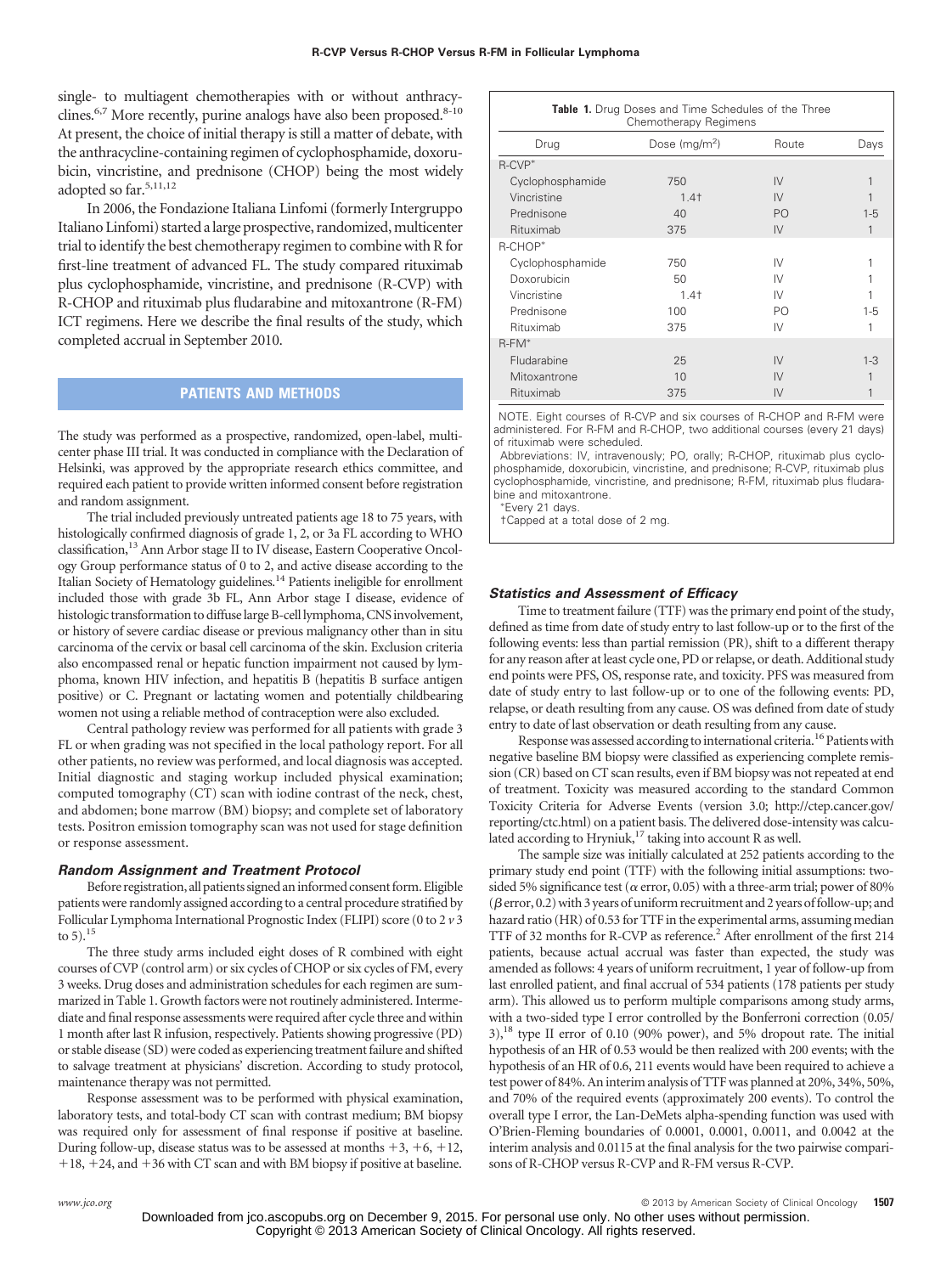

**Fig 1.** Treatment allocation and number of patients included in analysis, according to the CONSORT statement.<sup>19</sup> After random assignment, 30 patients were considered ineligible and were subsequently excluded. AML, acute myeloid leukemia; DLBCL, diffuse large B-cell lymphoma; FL, follicular lymphoma; FLIPI, Follicular Lymphoma International Prognostic Index; ITT, intention to treat; MCL, mantle cell lymphoma; MZL, marginal zone lymphoma; R-CHOP, rituximab plus cyclophosphamide, doxorubicin, vincristine, and prednisone; R-CVP, rituximab plus cyclophosphamide, vincristine, and prednisone; R-FM, rituximab plus fludarabine and mitoxantrone.

Study end points were evaluated according to the intention-to-treat principle, with the provision that patients for whom exclusion criteria were discovered after random assignment or who withdrew their consent would be excluded from analysis.19 In the TTF analysis, the reported *P* values in tables and figures were not adjusted for multiple comparisons. HRs for TTF and PFS were adjusted using FLIPI.

All statistical analyses were performed using STATA statistical software (release 10.1; College Station, TX). Survival curves were calculated using Kaplan-Meier estimates,<sup>20</sup> and statistical comparisons between curves were made using the log-rank test. Post hoc comparisons between TTF and PFS, adjusted by potentially confounding factors, were performed using the Cox proportional hazards regression method.<sup>21</sup> Proportionality of hazard was checked graphically by means of scaled Schoenfeld residuals.<sup>22</sup> The  $\chi^2$ , Fisher's exact, and Kruskal-Wallis tests were used to compare variables when appropriate.<sup>23</sup> All statistical comparisons were two sided.

## **RESULTS**

Between March 2006 and September 2010, 534 patients were enrolled onto the FOLL05 trial by 58 Italian institutions, with 178 patients in each study arm. Thirty patients (6%) were subsequently excluded (unconfirmed histology, 17; consent withdrawal, eight; synchronous cancer, four; HIV positivity, one), and the remaining 504 patients were analyzed (Fig 1). As shown in Table 2, patients were homogeneously distributed.

Planned interim analyses performed during the enrollment period allowed continuation of the trial. Median overall delivered doseintensities were 0.956, 0.964, and 0.918 for R-CVP, R-CHOP, and R-FM, respectively. Response was available for 501 patients.

At the end of induction therapy, the three arms (R-CVP, R-CHOP, and R-FM) had similar CR rates: 67% (95% CI, 60% to 74%), 73% (95% CI, 65% to 78%), and 72% (95% CI, 65% to 78%), respectively  $(P = .543)$ ; overall response rates (ORRs; CR plus PR) were 88% (95% CI, 82% to 93%), 93% (95% CI, 88% to 97%), and

91% (95% CI, 86% to 95%), respectively  $(P = .247)$ . After median follow-up of 34 months (range, 1 to 70 months), 213 failures were recorded, as summarized in Table 3. Overall 3-year TTF was 56%.

In terms of TTF, R-CHOP and R-FM were significantly better than R-CVP (62% and 59%  $\nu$  46% at 3-years;  $P = 0.003$  and 0.06, respectively; Fig 2A). No differences were observed between R-CHOP and R-FM  $(P = .763)$ . HRs between R-CHOP versus R-CVP and R-FM versus R-CVP, adjusted by FLIPI (0 to 2 *v* 3-5), were 0.62 (95% CI, 0.44 to 0.86) and 0.63 (95% CI, 0.46 to 0.87), respectively.

Overall, 184 patients developed PD, including 13 PD during therapy, 11 PD from SD, 152 relapses or progressions from CR or PR, and eight deaths in CR or PR, thus resulting in a 3-year PFS of 61%. Better PFS rates were observed for R-CHOP and R-FM over R-CVP (68% and 63% *v* 52% at 3 years), with adjusted HRs for R-CHOP versus R-CVP and R-FM versus R-CVP of 0.64 (95% CI, 0.45 to 0.92) and 0.66 (95% CI, 0.47 to 0.94), respectively (Fig 2B).

At final follow-up, 31 deaths were recorded. Because the study was not powered for OS analysis, no comparison among study arms was performed. Lymphoma-related deaths included PD or recurrence  $(n = 19)$ ; other causes of death were secondary malignancy  $(n = 5)$ , heart failure  $(n = 3)$ , infection  $(n = 2)$ , cachexia nonlymphoma related ( $n = 1$ ), and car accident ( $n = 1$ ). OS at 3 years was 95% (95%) CI, 92% to 97%).

Study regimens were generally well tolerated. Patients treated with R-FM had the highest rate of grade 3 to 4 neutropenia, followed by those receiving R-CHOP and R-CVP (64% *v* 50% and 28%). Frequency of grade 3 to 4 thrombocytopenia was higher with R-CHOP and R-FM (3% and 8%) than with R-CVP (0%;  $P < .001$ ). Overall, grade 3 to 4 infections occurred in 17 patients at a rate of 2.4%, 3%, and 4.7% for R-CVP, R-CHOP and R-FM, respectively  $(P = .527;$ Appendix Table A1, online only). Granulocyte colony-stimulating factor was used at least once during therapy in 46% of patients: 30% in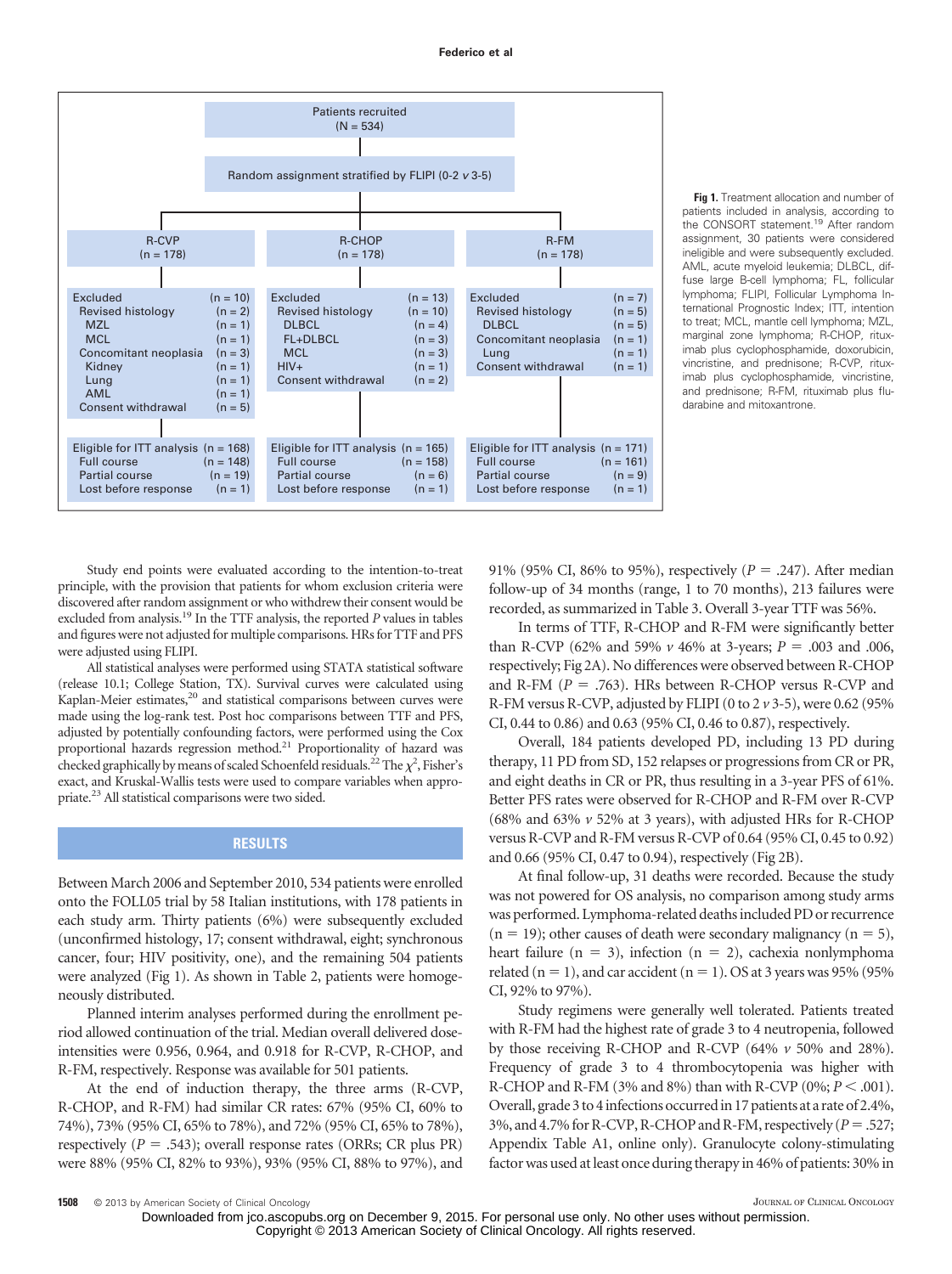#### **R-CVP Versus R-CHOP Versus R-FM in Follicular Lymphoma**

| Table 2. Patient Demographic and Clinical Characteristics by Treatment Arm |                   |                    |                         |       |                   |                |  |
|----------------------------------------------------------------------------|-------------------|--------------------|-------------------------|-------|-------------------|----------------|--|
|                                                                            | $R-CVP (n = 168)$ |                    | $R$ -CHOP ( $n = 165$ ) |       | $R$ -FM (n = 171) |                |  |
| Characteristic                                                             | No.               | $\%$               | No.                     | $\%$  | No.               | $\%$           |  |
| Age, years (range)                                                         |                   |                    |                         |       |                   |                |  |
| Median                                                                     | 56                |                    | 56                      |       | 54                |                |  |
| Range                                                                      |                   | 33-75<br>$31 - 75$ |                         | 30-75 |                   |                |  |
| $\geq 60$                                                                  | 53                | 32                 | 56                      | 34    | 58                | 34             |  |
| Male sex                                                                   | 87                | 52                 | 83                      | 50    | 94                | 55             |  |
| Histotype, grade                                                           |                   |                    |                         |       |                   |                |  |
| 1                                                                          | 53                | 32                 | 63                      | 38    | 51                | 30             |  |
| $\overline{2}$                                                             | 77                | 46                 | 59                      | 36    | 90                | 53             |  |
| 3a                                                                         | 21                | 12                 | 26                      | 16    | 21                | 12             |  |
| Unclassified                                                               | 17                | 10                 | 17                      | 10    | $9$               | 5              |  |
| Ann Arbor stage                                                            |                   |                    |                         |       |                   |                |  |
| Ш                                                                          | 14                | 8                  | 17                      | 10    | 12                | $\overline{7}$ |  |
|                                                                            | 57                | 34                 | 42                      | 26    | 46                | 27             |  |
| $\mathsf{IV}$                                                              | 97                | 58                 | 106                     | 64    | 113               | 66             |  |
| ECOG performance status > 1                                                | 5                 | 3                  | 5                       | 3     | $\overline{4}$    | 2              |  |
| <b>FLIPI</b>                                                               |                   |                    |                         |       |                   |                |  |
| $0 - 2$                                                                    | 105               | 62                 | 106                     | 64    | 105               | 61             |  |
| $3-5$                                                                      | 63                | 38                 | 59                      | 36    | 66                | 39             |  |
| FLIPI2                                                                     |                   |                    |                         |       |                   |                |  |
| $\overline{0}$                                                             | 31                | 18                 | 32                      | 19    | 24                | 14             |  |
| $1 - 2$                                                                    | 100               | 60                 | 88                      | 53    | 94                | 55             |  |
| $3-5$                                                                      | 37                | 22                 | 45                      | 27    | 53                | 31             |  |
| Serum $\beta_2$ -microglobulin > UNL                                       | 70                | 42                 | 73                      | 44    | 81                | 47             |  |
| Bone marrow involvement                                                    | 85                | 51                 | 89                      | 54    | 100               | 58             |  |
| $LODLIN > 6$ cm                                                            | 44                | 26                 | 39                      | 24    | 51                | 30             |  |
| Hemoglobin $<$ 12 g/dL                                                     | 25                | 15                 | 28                      | 17    | 27                | 16             |  |
| Median delivered dose-intensity                                            |                   | 0.96               | 0.96                    |       | 0.92              |                |  |

NOTE. Because of rounding, percentages may not total 100.

Abbreviations: ECOG, Eastern Cooperative Oncology Group; FLIPI, Follicular Lymphoma International Prognostic Index; LoDLIN, longest diameter of largest involved node; R-CHOP, rituximab plus cyclophosphamide, doxorubicin, vincristine, and prednisone; R-CVP, rituximab plus cyclophosphamide, vincristine, and prednisone; R-FM, rituximab plus fludarabine and mitoxantrone; UNL, upper normal limit.

R-CVP, 52% in R-CHOP, and 57% in R-FM arms, respectively (*P* .001). Nonhematologic toxicity was similar in all three arms, with a marginal excess of neurotoxicity in R-CVP; cardiac events were reported in five patients and were graded 3 to 4 in two (one each for R-CVP and R-CHOP). There were no treatment-related deaths.

During follow-up, 23 patients were diagnosed with a second malignancy: four in R-CVP (one colon cancer, one prostate cancer, one Kaposi's sarcoma, and one breast cancer), five in R-CHOP (three lung cancers, one glioblastoma, and one endometrial cancer), and 14 in R-FM (three acute myeloid leukemias, one chronic myelomonocytic leukemia, two squamous cell skin cancers, one cervical cancer, one uterine cancer, one colon cancer, one prostate cancer, one lung cancer, one Warthin's cancer, one breast cancer, and one Hodgkin lymphoma).

We performed a post hoc exploratory analysis of patient subgroups categorized by age, hemoglobin level, size of largest involved node,  $\beta_2$ -microglobulin, BM involvement, and FLIPI (Figs 3A and

|                    |       |                                 | <b>Table 3. TTF Distribution by Treatment Arm</b><br>R-CHOP |               | R-FM          |      | Total |                |
|--------------------|-------|---------------------------------|-------------------------------------------------------------|---------------|---------------|------|-------|----------------|
|                    | R-CVP |                                 |                                                             |               |               |      |       |                |
| <b>Status</b>      | No.   | %                               | No.                                                         | $\%$          | No.           | $\%$ | No.   | $\%$           |
| Censored           | 82    | 49                              | 104                                                         | 63            | 105           | 61   | 291   | 58             |
| $<$ PR             | 19    | 11                              | 10                                                          | 6             | 14            | 8    | 43    | 8              |
| Therapy shift      | 9     | 5                               | $\overline{4}$                                              | $\mathcal{D}$ |               | 4    | 20    | $\overline{4}$ |
| Maintenance        | 3     | <sup><math>\supset</math></sup> | 5                                                           | 3             | $\mathcal{D}$ |      | 10    | $\mathfrak{D}$ |
| Relapse from CR/PR | 55    | 33                              | 40                                                          | 24            | 38            | 22   | 133   | 26             |
| Death in CR/PR     |       |                                 | $\mathfrak{D}$                                              |               | 5             | 3    | ⇁     |                |
| Total              | 168   |                                 | 165                                                         |               | 171           |      | 504   |                |

NOTE. Because of rounding, percentages may not total 100.

Abbreviation: CR, complete remission; PR, partial remission; R-CHOP, rituximab plus cyclophosphamide, doxorubicin, vincristine, and prednisone; R-CVP, rituximab plus cyclophosphamide, vincristine, and prednisone; R-FM, rituximab plus fludarabine and mitoxantrone; TTF, time to treatment failure.

*www.jco.org* © 2013 by American Society of Clinical Oncology **1509**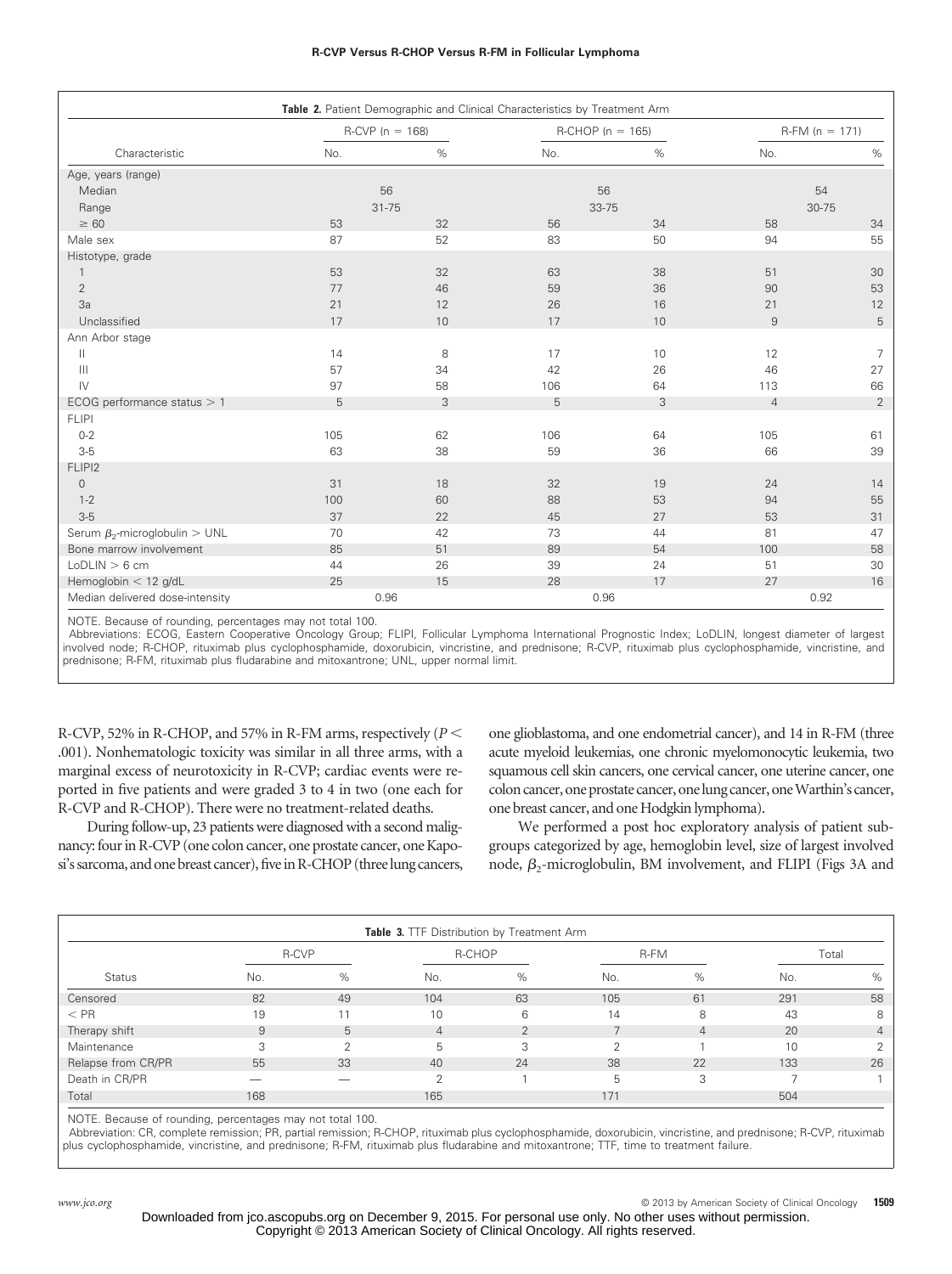

**Fig 2.** Kaplan-Meier analysis of probability of (A) time to treatment failure and (B) progression-free survival according to intention-to-treat principle. R-CHOP, rituximab plus cyclophosphamide, doxorubicin, vincristine, and prednisone; R-CVP, rituximab plus cyclophosphamide, vincristine, and prednisone; R-FM, rituximab plus fludarabine and mitoxantrone.

3B). In addition, an unplanned exploratory analysis to assess potential relationship between FLIPI2 and treatment suggested the highest benefit with R-CHOP and R-FM over R-CVP in the larger group of patients at intermediate risk (FLIPI2, 1 to 2; data not shown).

## **DISCUSSION**

The results of the FOLL05 randomized study clearly demonstrated that both R-CHOP and R-FM chemotherapy regimens lead to significantly improved TTF and PFS compared with R-CVP in patients with previously untreated FL. However, R-FM was associated with higher incidence of hematologic toxicity and late events compared with R-CHOP and R-CVP. Moreover, the 3-year OS rate of 95% (95% CI, 92% to 97%) reinforces the assumption that end points such as TTF and PFS are more realistic than OS for clinical trials involving patients with  $FL<sub>24</sub>$ 

When the study started in 2006, data from randomized trials confirmed that R added to any kind of chemotherapy improved treatment results.3-5,25 The FOLL05 study was designed to compare the three most commonly adopted regimens to define which one should be used as the treatment of choice: R-CHOP, R-CVP, and R-FM. Before the FOLL05 trial, almost all studies investigating the role of anthracyclines in FL were based on retrospective series and/or included patients with FL and other low-grade lymphomas.<sup>6,26,27</sup> Moreover, results obtained with chemotherapy in the pre-R era needed to be reassessed under the conditions of highly effective ICT combinations. The main findings of the FOLL05 study were that chemotherapy choice still affects treatment results in the R era and that the addition of doxorubicin to CVP is required to improve efficacy of initial therapy. As shown in the post hoc analysis of TTF and PFS, the benefit of anthracycline was evident in almost all subgroups, except in those at high risk according to FLIPI. However, this latter finding that seemingly contrasts with current expectations and with recent data<sup>28</sup> may have resulted from the small number of patients in the high-risk group, which did not translate the risk ratios of 0.63 and 0.79 observed for TTF and PFS, respectively, into statistically significance. Interestingly, compared with R-CVP, R-CHOP was not associated with higher risk of cardiac toxicity, which was reported at a low rate across the study.

Our results were compared with similar studies: the R-CVP arm of the randomized trial by Marcus et  $al^{25}$  and the R-CHOP arm of the German Low-Grade Lymphoma Study Group (GLGSG) randomized study.<sup>3</sup> All studies included similar populations of adult patients with advanced FL. R-CVP treatment modalities were also the same, and both ORR and PFS were superimposable, suggesting that the R-CVP arm used in our study has highly reproducible results and worked at its best. R-CHOP ORR was similar to that published in the GLGSG study, whereas PFS was lower in our trial because of the adoption of both postinduction therapies with interferon and high-dose therapies in responding patients in the GLGSG trial.

When the study was designed, fludarabine was quoted in the literature as an effective drug for FL treatment, either alone or in combination.29,30 Additionally, FM was compared with CHOP in a phase III trial and was proposed as a more effective chemotherapy for first-line treatment of FL in terms of both clinical and molecular responses.30 On the basis of these results, it seemed to us appropriate to assess the efficacy of a fludarabine-containing regimen with concomitant R. The FOLL05 study concludes that both CHOP and FM with concomitant R have the same antilymphoma profile and are both superior to R-CVP in terms of TTF and PFS. These results compare favorably with those achieved in other phase II trials investigating R with fludarabine-based regimens.<sup>8-10,31</sup> The FOLL05 study, however, suggests that fludarabine-based regimens have a lower therapeutic index than R-CHOP because of the higher frequency of adverse events, mainly hematologic, and, most importantly, the higher observed number of second malignancies. Among the 171 patients randomly assigned to receive R-FM, 14 developed a second malignancy, suggesting a higher risk for second cancer associated with fludarabinecontaining regimens, as already described in some retrospective reports on indolent lymphoma.<sup>32</sup>

At time of current analysis, with median follow-up of 34 months, the observed 95% OS rate confirms the excellent results achieved with ICT in patients with FL.  $^{3,4,25,33}$  No further analysis was performed, and additional data are provided on OS because the limited statistical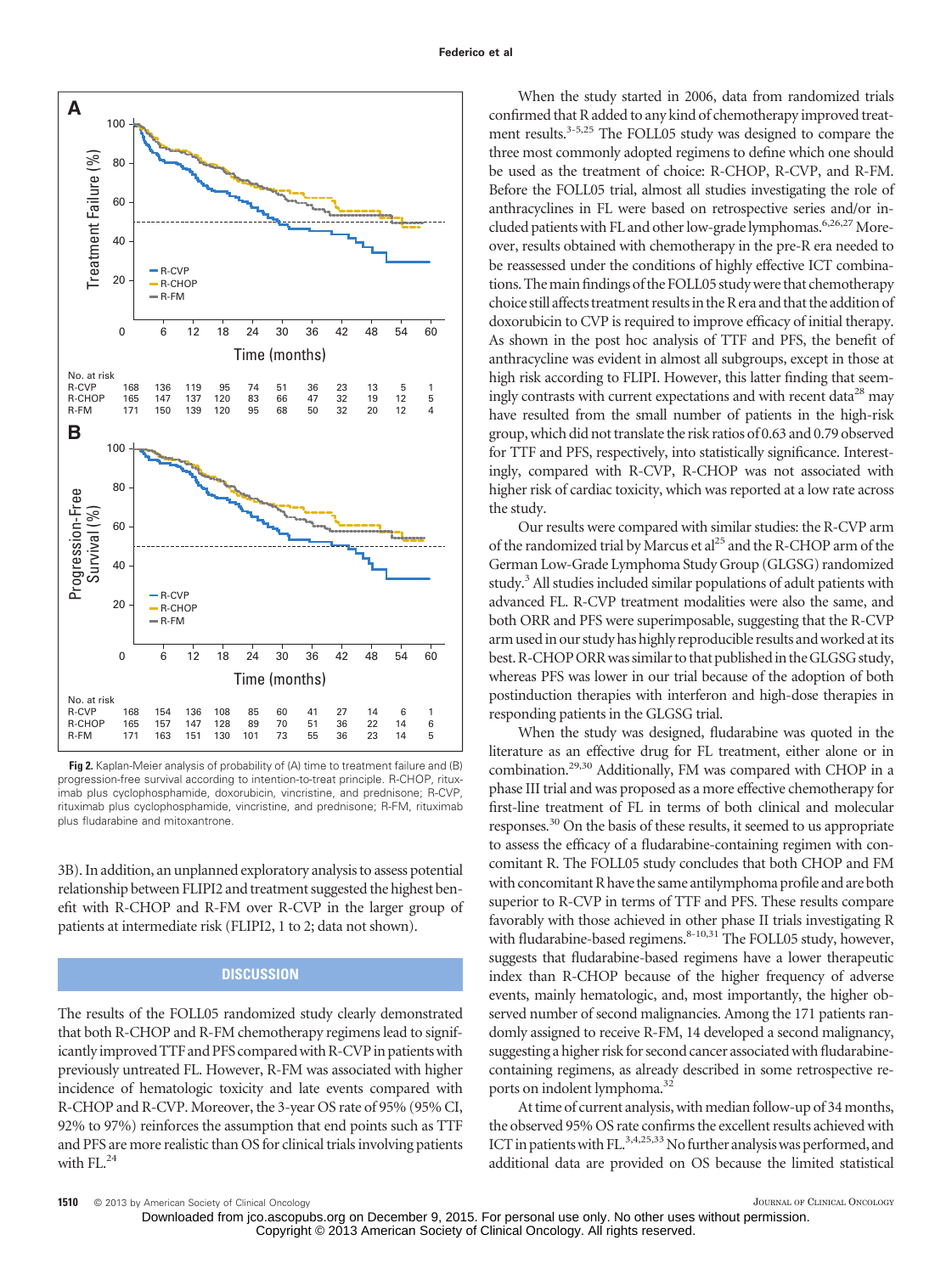

**Fig 3.** Post hoc exploratory analysis using Cox proportional hazards regression models of (A) time to treatment failure and (B) progression-free survival among patients assigned to receive rituximab plus cyclophosphamide, doxorubicin, vincristine, and prednisone (R-CHOP) versus rituximab plus cyclophosphamide, vincristine, and prednisone (R-CVP). B2M,  $\beta_2$ -microglobulin; BM, bone marrow; FLIPI, Follicular Lymphoma International Prognostic Index; Hb, hemoglobin; HR, hazard ratio; LoDLIN, longest diameter of largest involved node.

power caused by the low number of events  $(n = 31)$  would have distorted any kind of result.

Recently, the PRIMA (Primary Rituximab and Maintenance) trial concluded that 2-year maintenance with R is to be considered standard therapy for patients responding to initial ICT.<sup>34</sup> However, at the time of our study design, consensus regarding the role of maintenance had not been established. As a result, no maintenance was administered at end of therapy in our study.

Interestingly, 3-year PFS of the 458 responding patients in the FOLL05 study completely overlaps that of the 513 patients randomly assigned to the observation arm of the PRIMA study. PFS in the FOLL05 population validates the findings of the PRIMA study, ultimately confirming the benefit of 2 years of R maintenance after achievement of satisfactory response with ICT. Considering results from both the FOLL05 study and the PRIMA trial, we conclude that the current standard therapy for patients with advanced FL should be R-CHOP followed by 2-year maintenance therapy with R for responding patients.

Recently bendamustine and lenalidomide were suggested as effective drugs for patients with FL.33,35,36 In particular, in a randomized trial conducted by STIL (Study Group Indolent Lymphomas), R-bendamustine (R-B) was compared with R-CHOP in a group of indolent and mantle-cell lymphomas. The study demonstrated that all patients, as well as the FL subgroup, treated with R-B had similar response rates compared with those achieved with R-CHOP, with improved PFS and toxicity profile.<sup>33</sup> Thus, R-B may prove to be a valid alternative to R-CHOP as a standard initial therapy for patients with FL.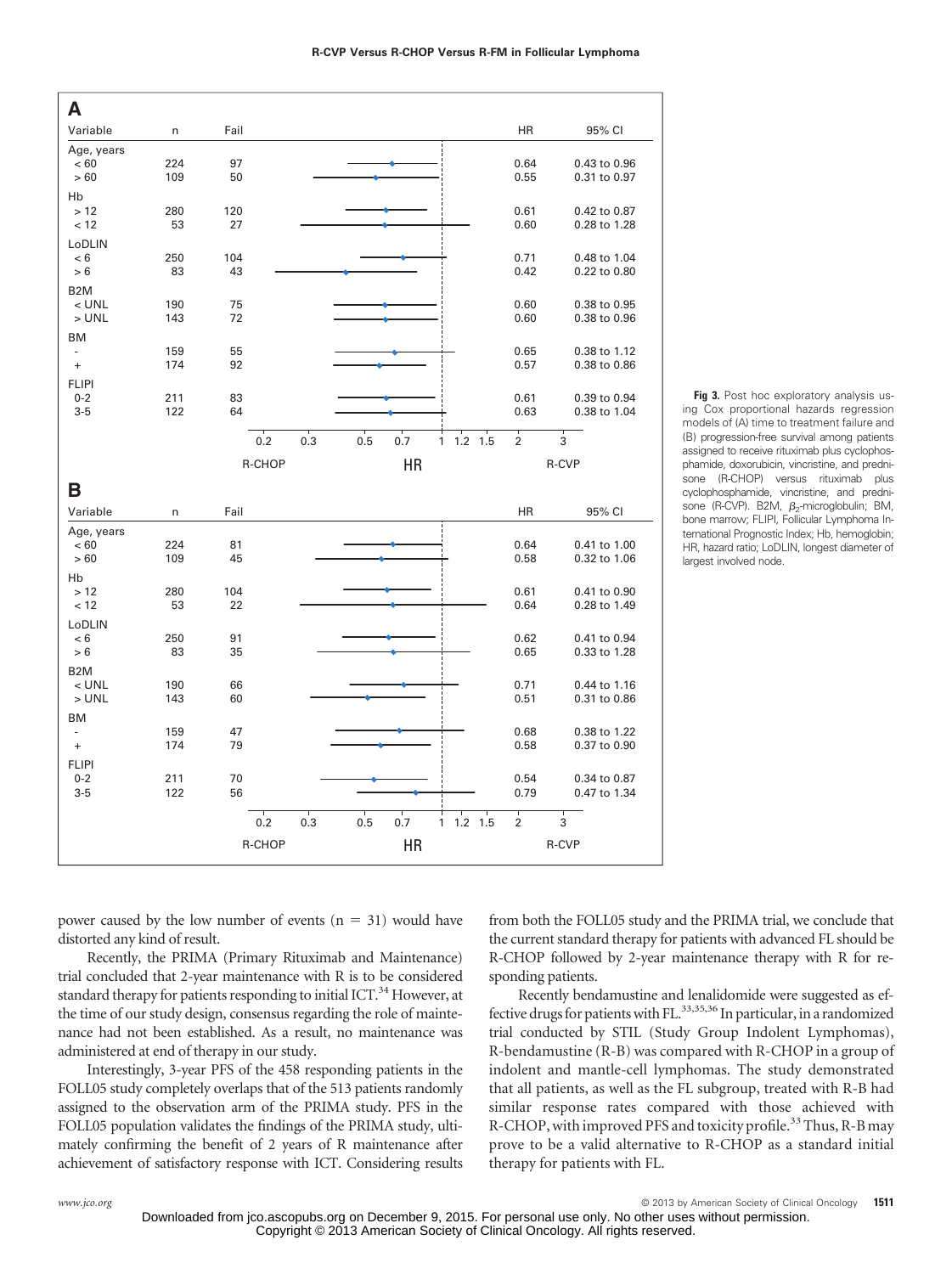In conclusion, the FOLL05 trial supports R-CHOP as the reference regimen for initial management of patients with FL requiring active treatment. However, new questions have already arisen regarding both the efficacy of new promising drugs and best patient management at end of induction therapy. Available data suggest that quantitative assessment of response measured with either highly sensitive polymerase chain reaction–based arrays $37$  or, more recently, new functional imaging tools [18F]fluorodeoxyglucose–positron emission tomography<sup>38-40</sup> may be used to identify patients at different risks of progression, for whom different maintenance strategies are necessary.

## **AUTHORS' DISCLOSURES OF POTENTIAL CONFLICTS OF INTEREST**

*Although all authors completed the disclosure declaration, the following author(s) and/or an author's immediate family member(s) indicated a financial or other interest that is relevant to the subject matter under consideration in this article. Certain relationships marked with a "U" are those for which no compensation was received; those relationships marked with a "C" were compensated. For a detailed description of the disclosure categories, or for more information about ASCO's conflict of interest policy, please refer to the Author Disclosure Declaration and the Disclosures of Potential Conflicts of Interest section in Information for Contributors.*

#### **REFERENCES**

**1.** Fisher RI, LeBlanc M, Press OW, et al: New treatment options have changed the survival of patients with follicular lymphoma. J Clin Oncol 23: 8447-8452, 2005

**2.** Marcus R, Imrie K, Belch A, et al: CVP chemotherapy plus rituximab compared with CVP as firstline treatment for advanced follicular lymphoma. Blood 105:1417-1423, 2005

**3.** Hiddemann W, Kneba M, Dreyling M, et al: Frontline therapy with rituximab added to the combination of cyclophosphamide, doxorubicin, vincristine, and prednisone (CHOP) significantly improves the outcome for patients with advanced-stage follicular lymphoma compared with therapy with CHOP alone: Results of a prospective randomized study of the German Low-Grade Lymphoma Study Group. Blood 106:3725-3732, 2005

**4.** Herold M, Haas A, Srock S, et al: Rituximab added to first-line mitoxantrone, chlorambucil, and prednisolone chemotherapy followed by interferon maintenance prolongs survival in patients with advanced follicular lymphoma: An East German Study Group Hematology and Oncology Study. J Clin Oncol 25:1986-1992, 2007

**5.** Salles G, Mounier N, de Guibert S, et al: Rituximab combined with chemotherapy and interferon in follicular lymphoma patients: Results of the GELA-GOELAMS FL2000 study. Blood 112:4824- 4831, 2008

**6.** Rigacci L, Federico M, Martelli M, et al: The role of anthracyclines in combination chemotherapy for the treatment of follicular lymphoma: Retrospective study of the Intergruppo Italiano Linfomi on 761 cases. Leuk Lymphoma 44:1911-1917, 2003

**7.** Kimby E, Björkholm M, Gahrton G, et al: Chlorambucil/prednisone vs. CHOP in symptomatic low-grade non-Hodgkin's lymphomas: A randomized trial from the Lymphoma Group of Central Sweden. Ann Oncol 5:67-71, 1994 (suppl 2)

**Employment or Leadership Position:** None **Consultant or Advisory Role:** Umberto Vitolo, Roche (C) **Stock Ownership:** None **Honoraria:** None **Research Funding:** None **Expert Testimony:** None **Other Remuneration:** None

## **AUTHOR CONTRIBUTIONS**

**Conception and design:** Massimo Federico, Stefano Luminari, Umberto Vitolo, Angelo Michele Carella, Alessandro Pulsoni, Stefano Sacchi, Maura Brugiatelli

**Provision of study materials or patients:** Massimo Federico, Stefano Luminari, Alessandra Tucci, Umberto Vitolo, Luigi Rigacci, Francesco Di Raimondo, Angelo Michele Carella, Alessandro Pulsoni, Francesco Merli, Luca Arcaini, Francesco Angrilli, Caterina Stelitano, Gianluca Gaidano, Matteo Dell'Olio, Vito Franco, Sara Galimberti, Stefano Sacchi **Collection and assembly of data:** Stefano Luminari, Alessandra Dondi, Alessandra Tucci, Umberto Vitolo, Luigi Rigacci, Francesco Di Raimondo, Angelo Michele Carella, Alessandro Pulsoni, Francesco Merli, Luca Arcaini, Francesco Angrilli, Caterina Stelitano, Gianluca Gaidano, Matteo Dell'Olio, Vito Franco, Sara Galimberti **Data analysis and interpretation:** Massimo Federico, Stefano Luminari, Alessandra Dondi, Luigi Marcheselli, Stefano Sacchi **Manuscript writing:** All authors

**Final approval of manuscript:** All authors

8. Solal-Céligny P, Brice P, Brousse N, et al: Phase II trial of fludarabine monophosphate as firstline treatment in patients with advanced follicular lymphoma: A multicenter study by the Groupe d'Etude des Lymphomes de l'Adulte. J Clin Oncol 14:514-519, 1996

**9.** Coiffier B, Neidhardt-Bérard EM, Tilly H, et al: Fludarabine alone compared to CHVP plus interferon in elderly patients with follicular lymphoma and adverse prognostic parameters: A GELA study— Groupe d'Etudes des Lymphomes de l'Adulte. Ann Oncol 10:1191-1197, 1999

**10.** Hagenbeek A, Eghbali H, Monfardini S, et al: Phase III intergroup study of fludarabine phosphate compared with cyclophosphamide, vincristine, and prednisone chemotherapy in newly diagnosed patients with stage III and IV low-grade malignant non-Hodgkin's lymphoma. J Clin Oncol 24:1590- 1596, 2006

**11.** Friedberg JW, Taylor MD, Cerhan JR, et al: Follicular lymphoma in the United States: First report of the national LymphoCare study. J Clin Oncol 27:1202-1208, 2009

**12.** Federico M, Bellei M, Marcheselli L, et al: Follicular lymphoma international prognostic index 2: A new prognostic index for follicular lymphoma developed by the international follicular lymphoma prognostic factor project. J Clin Oncol 27:4555- 4562, 2009

**13.** Harris NL, Jaffe ES, Diebold J, et al: The World Health Organization classification of neoplastic diseases of the haematopoietic and lymphoid tissues: Report of the Clinical Advisory Committee Meeting, Airlie House, Virginia, November 1997. Histopathology 36:69-86, 2000

**14.** Barosi G, Carella A, Lazzarino M, et al: Management of nodal indolent (non marginal-zone) non-Hodgkin's lymphomas: Practice guidelines from the Italian Society of Hematology, Italian Society of Experimental Hematology and Italian Group for Bone Marrow Transplantation. Haematologica 90: 1236-1257, 2005

15. Solal-Céligny P, Roy P, Colombat P, et al: Follicular Lymphoma International Prognostic Index. Blood 104:1258-1265, 2004

**16.** Cheson BD, Horning SJ, Coiffier B, et al: Report of an international workshop to standardize response criteria for non-Hodgkin's lymphomas: NCI-sponsored International Working Group. J Clin Oncol 17:1244-1253, 1999

**17.** Hryniuk WM: Average relative dose intensity and the impact on design of clinical trials. Semin Oncol 14:65-74, 1987

**18.** Sankoh AJ, Huque MF, Dubey SD: Some comments on frequently used multiple endpoint adjustment methods in clinical trials. Stat Med 16: 2529-2542, 1997

**19.** Altman DG, Schulz KF, Moher D, et al: The revised CONSORT statement for reporting randomized trials: Explanation and elaboration. Ann Intern Med 134:663-694, 2001

**20.** Kaplan E, Meier P: Nonparametric estimation from incomplete observations. J Am Stat Assoc 53:457-481, 1958

**21.** Cox D: Regression models and life tables. J R Stat Soc B 34:187-202, 1972

**22.** Schoenfeld D: Partial residuals for proportional hazard regression model. Biometrika 69:239- 241, 1982

**23.** Armitage P, Berry G: Statistical Methods in Medical Research (ed 2). Oxford, United Kingdom, Blackwell Scientific Publications, 1987

**24.** Cheson BD, Pfistner B, Juweid ME, et al: Revised response criteria for malignant lymphoma. J Clin Oncol 25:579-586, 2007

**25.** Marcus R, Imrie K, Solal-Celigny P, et al: Phase III study of R-CVP compared with cyclophosphamide, vincristine, and prednisone alone in patients with previously untreated advanced follicular lymphoma. J Clin Oncol 26:4579-4586, 2008

**26.** Dana BW, Dahlberg S, Nathwani BN, et al: Long-term follow-up of patients with low-grade malignant lymphomas treated with doxorubicin-based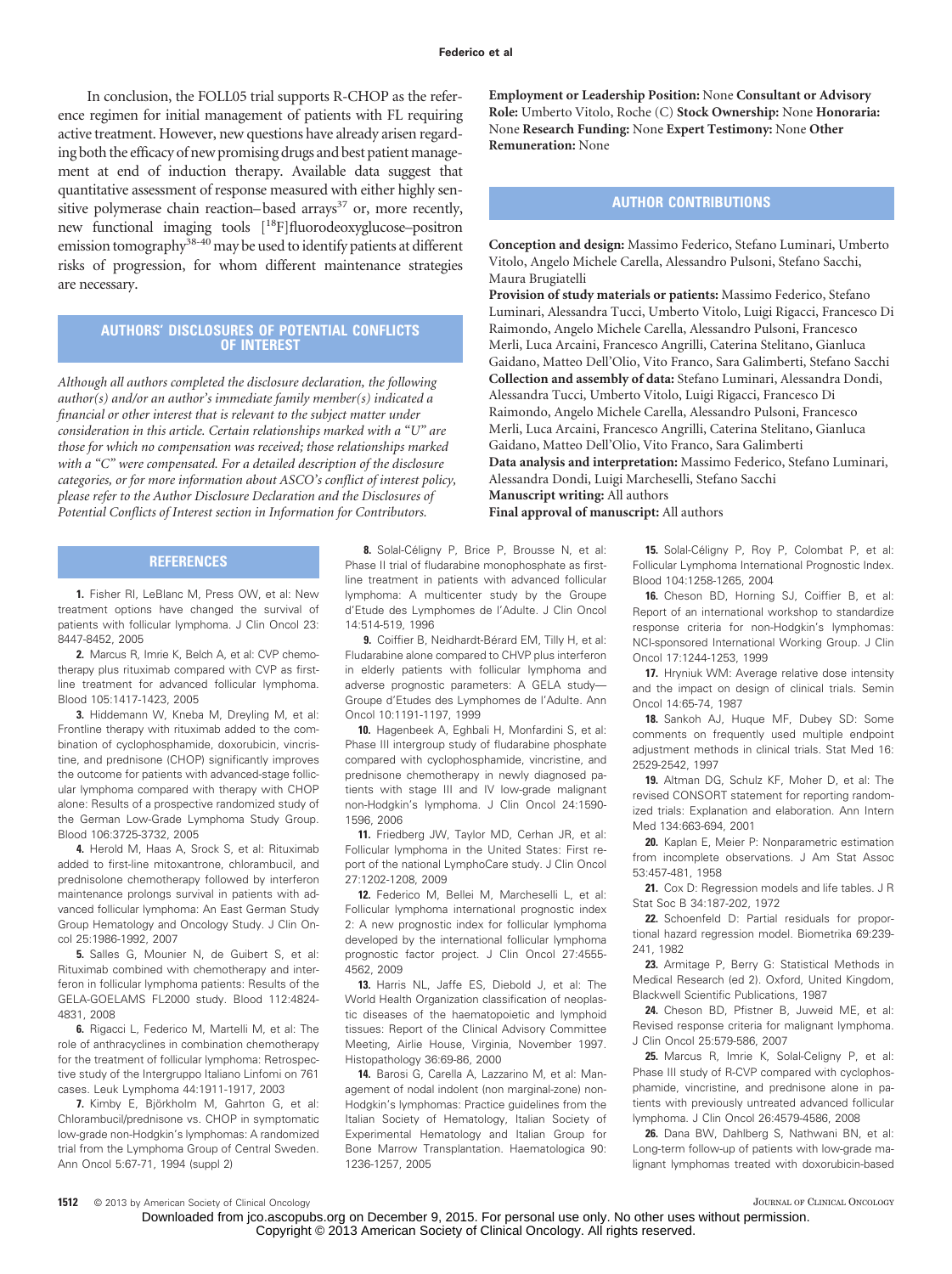#### **R-CVP Versus R-CHOP Versus R-FM in Follicular Lymphoma**

chemotherapy or chemoimmunotherapy. J Clin Oncol 11:644-651, 1993

**27.** Baldini L, Brugiatelli M, Luminari S, et al: Treatment of indolent B-cell nonfollicular lymphomas: Final results of the LL01 randomized trial of the Gruppo Italiano per lo Studio dei Linfomi. J Clin Oncol 21:1459-1465, 2003

**28.** Nastoupil L, Sinha R, Byrtek M, et al: A comparison of the effectiveness of first-line chemoimmunotherapy regimens for follicular lymphoma (FL) used in the United States. Blood 118, 2011 (abstr 97)

**29.** McLaughlin P, Rodriguez M, Hagemeister F, et al: Stage IV indolent lymphoma: A randomized trial of concurrent vs. sequential FND (fludarabine, mitoxantrone, dexamethasone) and rituximab, with interferon maintenance. Proc Am Soc Clin Oncol 22, 2003 (abstr 2269)

**30.** Zinzani PL, Pulsoni A, Perrotti A, et al: Fludarabine plus mitoxantrone with and without rituximab versus CHOP with and without rituximab as frontline treatment for patients with follicular lymphoma. J Clin Oncol 22:2654-2661, 2004

**31.** Vitolo U, Ladetto M, Boccomini C, et al: Brief chemoimmunotherapy R-FND with rituximab consolidation followed by randomization between rituximab maintenance vs. observation as first line

treatment in elderly patients with advanced follicular lymphoma (FL): Final results of a prospective randomized trial by Italian Lymphoma Foundation (FIL). Blood 118, 2011 (abstr 777)

**32.** Sacchi S, Marcheselli L, Bari A, et al: Secondary malignancies after treatment for indolent non-Hodgkin's lymphoma: A 16-year follow-up study. Haematologica 93:398-404, 2008

**33.** Rummel MJ, Niederle N, Maschmeyer G, et al: Bendamustine plus rituximab (B-R) versus CHOP plus rituximab (CHOP-R) as first-line treatment in patients with indolent and mantle cell lymphomas (MCL): Updated results from the StiL NHL1 study. J Clin Oncol 30:6s, 2012 (suppl; abstr 3)

**34.** Salles G, Seymour JF, Offner F, et al: Rituximab maintenance for 2 years in patients with high tumour burden follicular lymphoma responding to rituximab plus chemotherapy (PRIMA): A phase 3, randomised controlled trial. Lancet 377:42-51, 2011

**35.** Samaniego F, Hagemeister F, Mclaughlin P, et al: High response rates with lenalidomide plus rituximab for untreated indolent B-cell non-Hodgkin lymphoma, including those meeting GELF criteria. J Clin Oncol 29:511s, 2011 (suppl; abstr 8030)

**36.** Fowler NH, McLaughlin P, Kwak L, et al: Lenalidomide and rituximab for untreated indolent

non-Hodgkin's lymphoma. J Clin Oncol 27:445s, 2009 (suppl; abstr 8548)

**37.** Ladetto M, De Marco F, Benedetti F, et al: Prospective, multicenter randomized GITMO/IIL trial comparing intensive (R-HDS) versus conventional (CHOP-R) chemoimmunotherapy in high-risk follicular lymphoma at diagnosis: The superior disease control of R-HDS does not translate into an overall survival advantage. Blood 111:4004-4013, 2008

**38.** Dupuis J, Meignan M, Julian A, et al: Significant prognostic impact of [18F]fluorodeoxyglucose-PET scan performed during and at the end of treatment with R-CHOP in high-tumor mass follicular lymphoma patients: A GELA-GOELAMS study. Blood 118, 2011 (abstr 877)

**39.** Luminari S, Versari A, Quaresima M, et al: Role of FDG-PET as prognostic indicator in patients with follicular lymphoma (FL) after immunochemotherapy induction: A retrospective study from the Fondazione Italiana Linfomi. Blood 118, 2011 (abstr 2636)

**40.** Trotman J, Fournier M, Lamy T, et al: Positron emission tomography– computed tomography (PET-CT) after induction therapy is highly predictive of patient outcome in follicular lymphoma: Analysis of PET-CT in a subset of PRIMA trial participants. J Clin Oncol 29:3194-3200, 2011

#### *Support*

Supported in part by grants from the Associazione Angela Serra per la Ricerca sul Cancro, Modena, Italy. ■■■